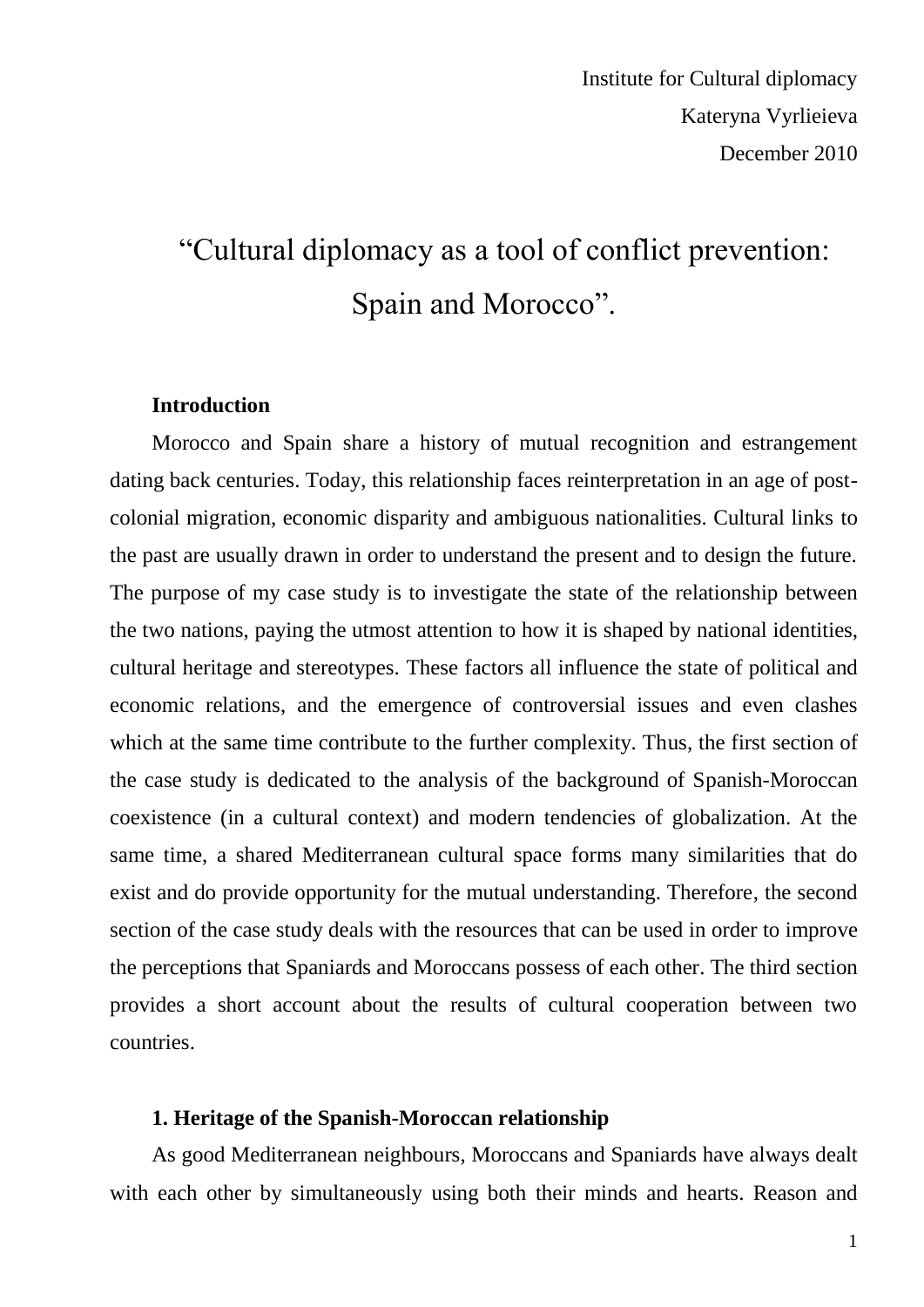passion have always been present in every aspect of bilateral relations and indifference and neutrality have never been allowed to impose themselves on cultural relations in particular. Although on an official level, Spaniards and Moroccans address each other respectfully and politely but, when in private, they can also possess a completely different image of the "other". Some Moroccans regard Spain as an arrogant bully, never to be trusted and some Spaniards refer to Moroccans as the "Moro", an over emotionally charged stereotype term. Both sides know what the other group thinks in private but they pretend not to<sup>1</sup>.

The main source of the aforementioned hostility is due to to the often violent and bloody history of their relationship. The contest between Christianity and Islam has been played out on the Iberian Peninsula over the course of many centuries and the Spanish nation (as well as Portuguese) was born out of the context of a struggle against a common enemy - Muslims that came from the North of Africa. Spaniards were eventually victorious even managed to reach the opposite coast. Melilla and Ceuta were taken as a result of century-long Reconquista more than five centuries ago and are still seen as spoils the war that provided the Spaniards with independence on their peninsula. Being endangered for such a long time, Christianity turned into a fierce and almost fanatic form, defining the notion of a Spaniard as a devout Catholic with a low level of tolerance to any other religion or even form of Christianity. In their encounters, both Spaniards and Moroccans saw themselves as blessed by God whereas their rivals were infidel, unfaithful and even Satan's servants.

But the past also provides us with the example of peaceful and friendly relations between two cultures and societies united by Al-Andalus. It was an Islamic state and society with a relatively high level of tolerance (in comparison with other contemporary states) to which the Iberian Peninsula was home<sup>2</sup>. It may provide the examples of mutual understanding and peaceful coexistence and serve as a common cultural heritage of both nations. But this opportunity to build intercultural bridges on the base of a common heritage is consciously limited by Spain and Morocco

1

 $1$  Benaboud M., Moroccan Spanish cultural relations, Tetouan University Press, 2009, p.20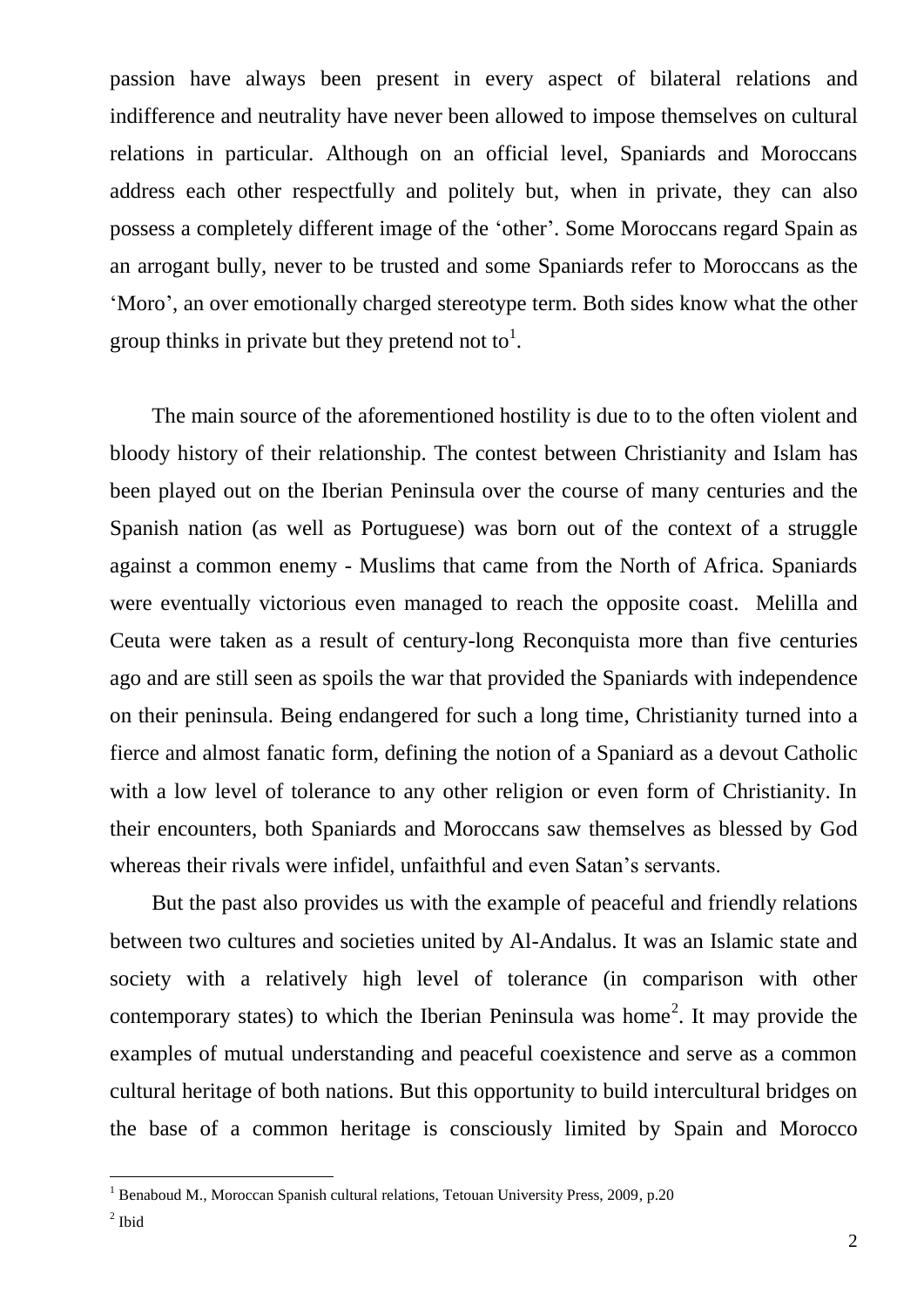themselves. Spaniards find it difficult to come to terms with this fundamental part of their history because it does not fit in a notion of a crusading Catholic Spain or an advanced European Union. In addition, Al-Andalus is a part of the history of Castile and not of Catalunya or Basque country. In case the idea of the common cultural heritage with Muslim Northern Africa is developed, Basques or Catalans may find it even more difficult to accept their belonging to Spain. On the Moroccan side there are two contradictory positions regarding the common past with Spain. Some feel the Andalusian culture to have been stolen from them by Spaniards, whereas others have nothing to do with Al-Andalus (especially the Berbers).

Though it is necessary to analyze the historical background when examining the present state of Moroccan-Spanish cultural relations, when presenting any proposals for a more constructive future orientation one should always keep in mind other factors other than historical legacy define bilateral relations, such as present day national interest.

The issues that are considered to be controversial in present day Spain and Morocco are of a political and economic nature. Geographical proximity means that cooperation is a necessity in some aspects of economic activities such as trade, work force migration, use of natural resources and environment protection. Bringing both countries together with common spheres of interest can however, create controversies as well. The illegal migration from the North African coast and the problems related to drugs smuggling causes Spain to accuse Morocco of failing to tackle these issues. Furthermore, a popular image of Morocco as a source of trouble and criminality is created. In many cases Morocco is associated not only with its former citizens that migrated to Spain, but also the emigrants from sub-Saharan Africa who made their way to Spain through Morocco. One should also not forget the fact that 15 Moroccans were indicated in Spanish courts for the devastating terrorist attacks in Madrid on the  $11<sup>th</sup>$  of March 2004<sup>3</sup>.

In the political sphere, the disputed status of Ceuta and Melilla is not the only source of conflict between the two countries. Territorial disputes between the two

<u>.</u>

<sup>3</sup> Moran R., Harris P., 2007, Managing cultural differences: global leadership strategies for the 21st century, Butterworth-Heinemann, p.65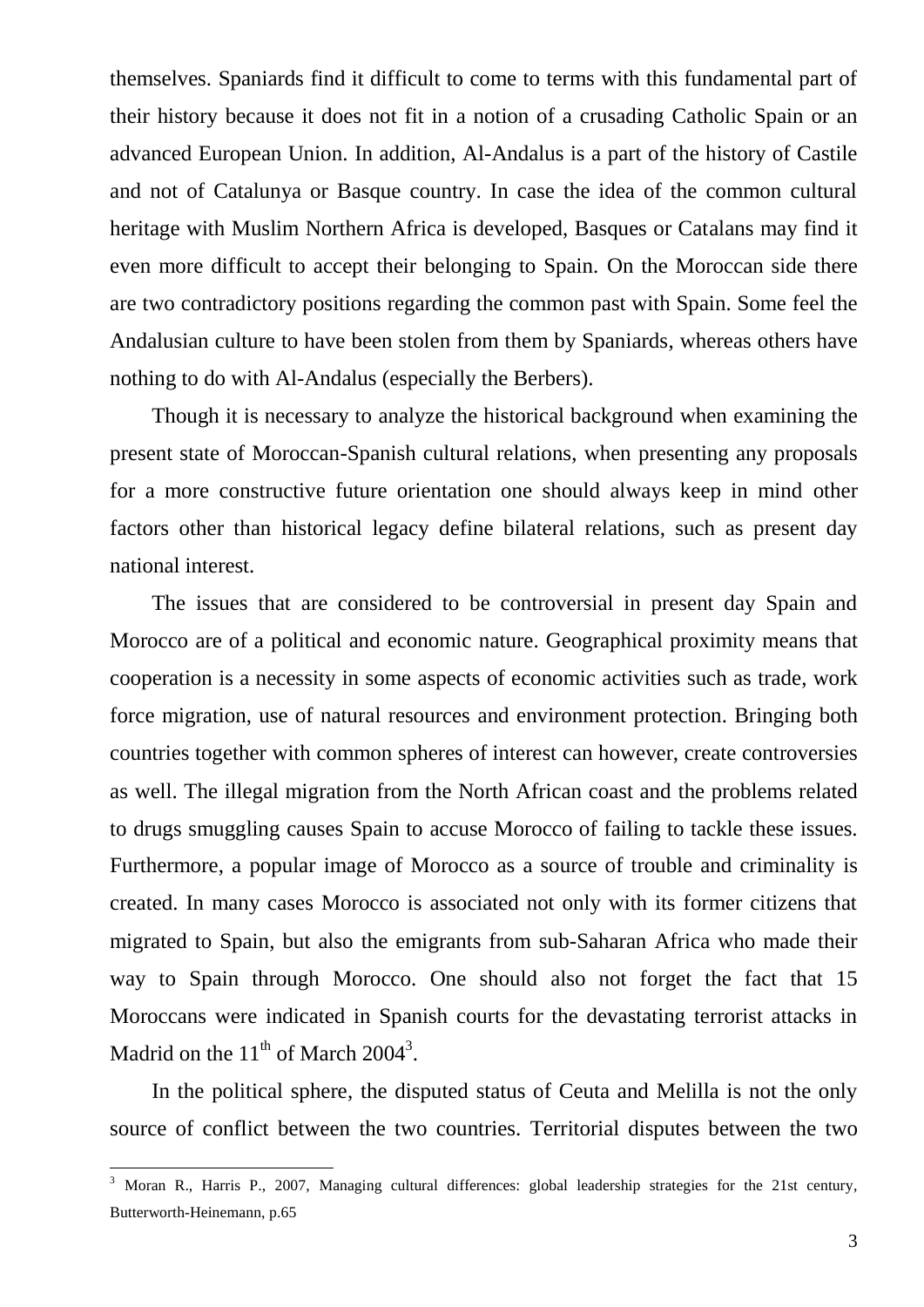neighbours also includes the islands of [Peñon de Alhucemas,](http://en.wikipedia.org/wiki/Penon_de_Alhucemas) [Peñon de Vélez de la](http://en.wikipedia.org/wiki/Penon_de_Velez_de_la_Gomera)  [Gomera,](http://en.wikipedia.org/wiki/Penon_de_Velez_de_la_Gomera) and [Islas Chafarinas.](http://en.wikipedia.org/wiki/Islas_Chafarinas) The severity of the territorial issues was highlighted by a crisis in 2002, when Spanish forces evicted a small contingent of Moroccans from a tiny islet (Perejil Island) off Morocco's coast following its attempt to assert sovereignty over the Spanish island.

Morocco"s accusations against Spain often include the unwanted interference in domestic affairs, an issue linked to the colonial past. The existence of a Spanish protectorate in Western Sahara between 1884 and 1975 makes the Spanish government interested in a peaceful settlement of the conflict brought about by [decolonization.](http://en.wikipedia.org/wiki/Decolonization)Western Sahara did not manage to establish its own sovereign state and was occupied by Morocco, which claims this territory to be its own despite the lack of international recognition. Whatever Spain"s actions, be it humanitarian aid for the native population of Western Sahara or diplomatic efforts to bring together the Moroccan government and Western Sahara separatists, it is considered to be interfering by the Moroccan government.

This short list of controversies gives an impression that Spain and Morocco can have nothing in common but permanent rivalry, mutual accusations and up to hostilities. Nevertheless there are reasons for the existence of friendship and support.

## 2. **Sources of mutually beneficial relationship: culture and cultural diplomacy.**

Whatever the rivalry and controversies exist, Spain and Morocco have enough reasons for their relations flourish. The necessity of normalization is already clear from the reasons given in the first chapter: economic cooperation, environmental protection and the control or eradication of illicit drugs and illegal migration. Both countries would benefit from mutual understanding and cooperation and this means finding a source in culture.

The aforementioned historical links provides a strong argument for defending the chance to stimulate Spanish-Moroccan relations, as there was a time when the peoples of Iberian Peninsula and Maghreb lived as one society, one culture and one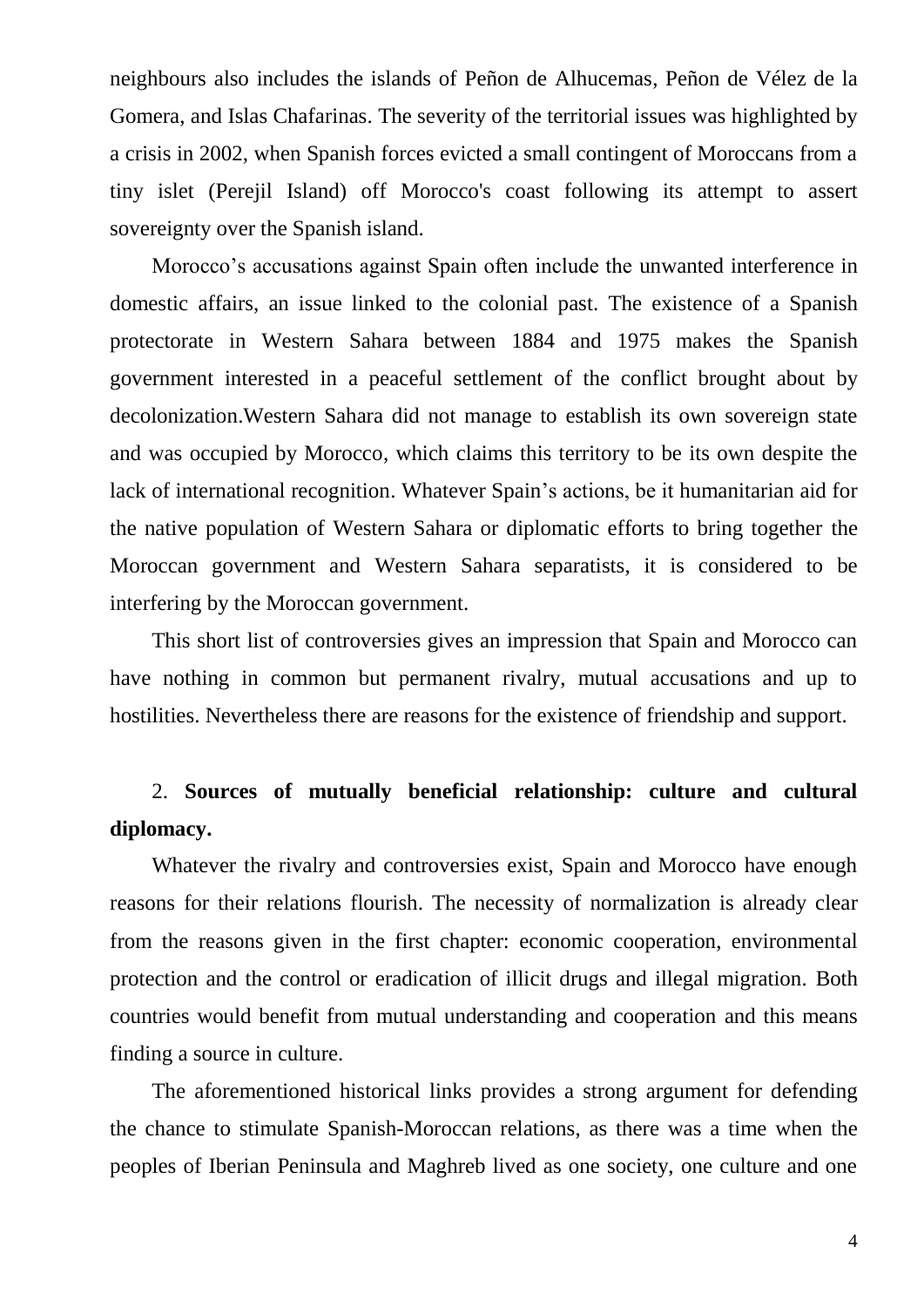civilization<sup>4</sup>. Though they are divided by religion they are united by Mediterranean cultural heritage and commonalities, even everyday habits and way of life.

The main possibilities of cultural diplomacy lie in the linguistic sphere. Arabic is an important ingredient of Spanish language, and conversely many Spanish words have been incorporated into Moroccan Arabic. At the same time the both languages are present across the border. The Spanish community that lives in big cities of Northern Moroccan plays an important role in country"s development whereas many Moroccans and other Arabic-speaking population now inhabit Southern Spain having moved there as economic migrants. Through legal, as well as illegal commerce, many Moroccans have varying degrees of interaction with Spaniards and therefore speak Spanish fluently. Family ties are also not forgotten: many Spaniards have Arabic roots and the same may be said about many Moroccans with Spanish ancestry, especially in the North<sup>5</sup>.

In order to promoting cultural relations between Morocco and Spain, France may definitely be used as an example of changing attitudes. Being a colonial power in Morocco (and thus having made enough negative impressions amongst the Moroccan population) France turned its contemporary policy towards former colonies in such a way that is supposed to be their ally and supporter. The Morocco-France relationship is more friendly and prosperous than Morocco-Spain one and this is not the case of the lack of controversies in the past and present but a result of elaborated policy in the Mediterranean space. Despite being an influential regional power too, Spain pays more attention to its ties with Latin America and EU states than its geographical neighbours such as Morocco. Morocco is also more orientated towards the Arab and Islamic world of which it has historical and cultural ties than towards Spain. Nevertheless, Moroccan-Spanish relations have always been better than with its Eastern neighbour, Algeria.

There is a great potential in the sphere of science and technology that could form an influential part of a shared culture as well. Spain provides many research grants

1

<sup>4</sup> Benaboud M., Moroccan Spanish cultural relations, Tetouan University Press, 2009, p.27

<sup>5</sup> Maddy-Weitzman, Spanish-Moroccan crisis, Moshe Dayan Center for Middle Eastern and African Studies, № 42,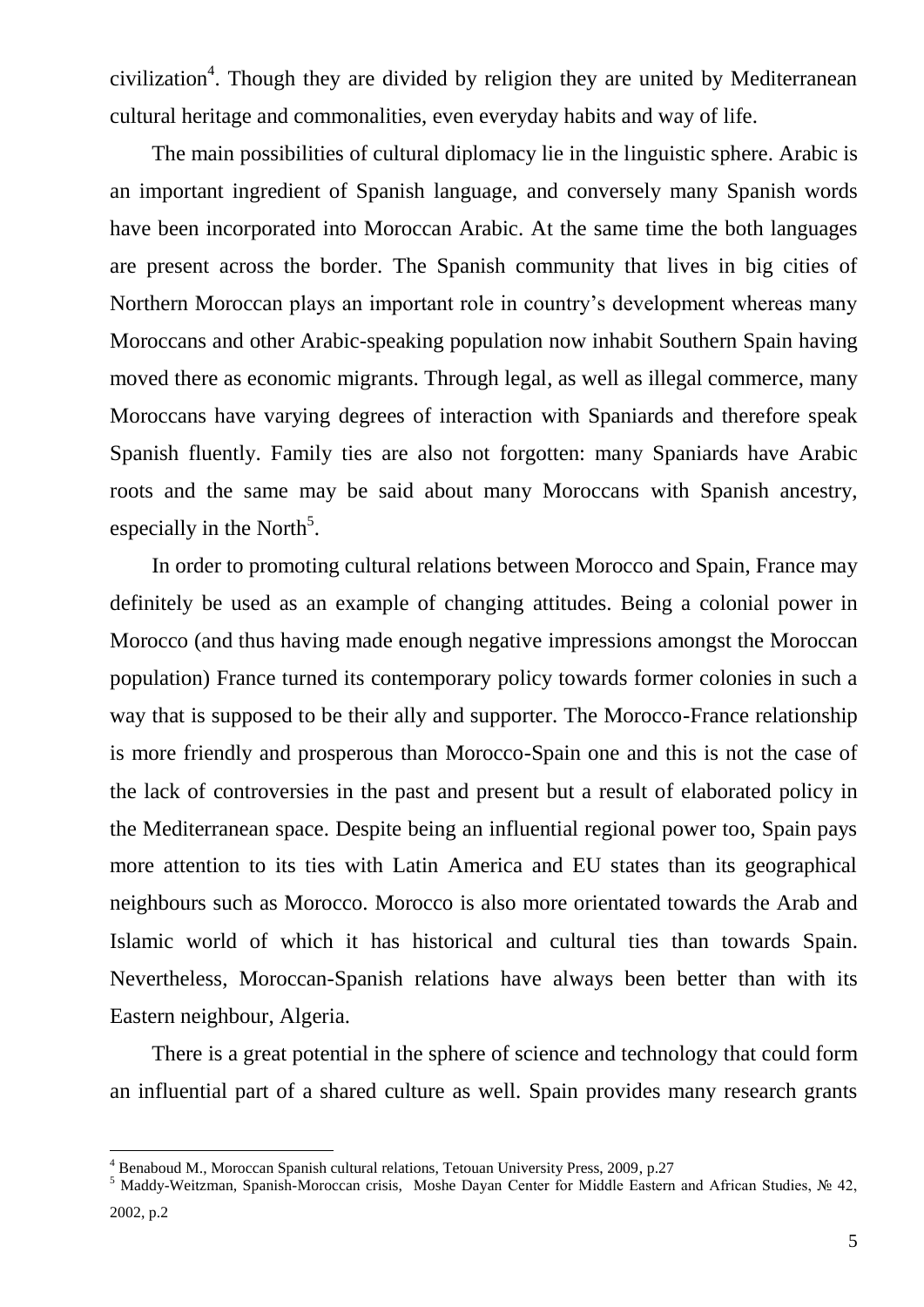for Moroccan researchers and university professors and thus stimulates the scientific exchange between the countries. Just after the Perejil Island clash, all the Spanish grants were frozen for a year but now the number has returned to the same as pervious years. These grants create economic advantages including the studying Spanish and developing tolerance and acceptance towards another way of life and ways of thinking. Spain is the second destination after France for the Moroccan students who opt for obtaining their diplomas abroad. Pharmacy and commerce students even prefer Spanish universities to French ones.

State diplomacy aimed at shaping the relations between the countries and creating the atmosphere of cooperation is only carried out by the diplomatic corps. Embassies and consulates tend to give the priority to intelligence activities over cultural ones – the fact that unfortunately leads to mutual suspicions rather than trust. Cultural diplomacy differs in the sense that is carried out by different groups of populations that not only include the direct representatives of culture (artists, scientists, professors etc) but ordinary people, not involved in politics, that nevertheless represent their country.. Cultural diplomacy is also carried out by numerous tourists making the phenomenon of tourism as well as education abroad some of the most effective means in building cultural bridges.

Though being itself a tourist attraction, Spain provides Morocco with many tourists who prefer Southern regions and cities like Casablanca and Bershid. Their interaction with local population contributes to mutual understanding and helps to deconstruct stereotypes.

Cultural spheres provides a range of possibilities for the development of bilateral relations between Morocco and Spain but the economy plays in some cases an even more important role: Spain is the second trading partner for Morocco after France<sup>6</sup> and the economic interdependency plays the same role as cultural ties – forcing compromises between the two nations.

The contemporary situation in Europe shows that despite historical disputes, countries may enjoy excellent diplomatic and cultural relations, as is the case of France and Germany. Therefore Spain and Morocco have the same potential to

<u>.</u>

<sup>6</sup> Magone J.M., 2009, Contemporary Spanish politics, Taylor & Francis, p. 234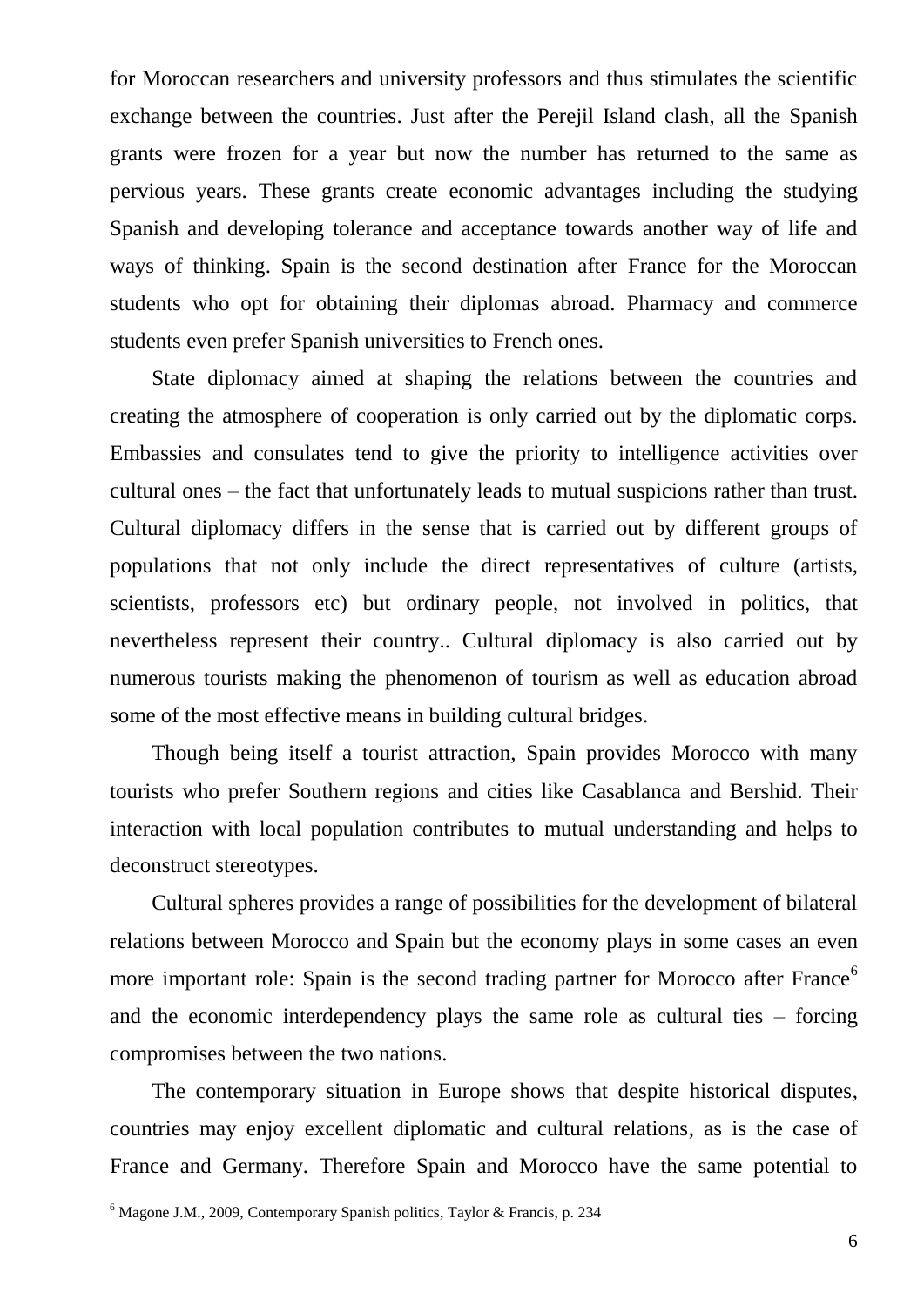develop their ties and prevent conflicts (suspicions towards diplomatic corps, territorial disputes, mutual accusations of ineffectiveness) but need the will to do so and knowledge how to achieve it.

### **3. Cultural diplomacy and cooperation in action**

Positive results of cultural diplomacy that uses art, science, education, tourism etc as means to achieve the atmosphere of trust and understanding are more evident in long-term perspective but they have a long lasting effect as well.

The Muslim Arabic-speaking Morocco and now highly secular "European" Spain must now encounter the new transformation of their relations. Both Mediterranean nations must admit the difficulties but at the same time recognize the necessity to promote their relations. The previous chapter underlined the role of language and education but dealt mostly with Moroccans learning Spanish and studying in Spain. Nevertheless Arabic language and culture provoke interest among Spaniards and especially Spanish students as well. One of the reasons is a strong migratory movement from Arabic countries to Europe and in case of Morocco – to Spain. Spanish society faces a renewed interest in Arabic works of art (Al-Andalus heritage) and wishes to understand the new "Spanish Islam" that is now practiced on the Iberian Peninsula. Of course, language embodies both a sense of place and the crossing of boundaries. To that end, cultural ministries of Morocco and Spain, as well as a number of their respective chambers of commerce have supported a series of translation projects and art exchanges for performance or distribution in the major urban centres of both countries.

One notable example of this is a project called *El Programa Al-Mutamid de Cooperacion Hispano-Marroqui* that was created as a joint venture of the *Instituto Internacional del Teatro del Mediterraneo* in Madrid and the Superior International Institute for Mediterranean Theatre (ISADAC) in Rabat. Its main aim is to foster an exchange of ideas and an open dialogue via writing, music and performance. Their first project, titled Tales of both shores, is a collection of short stories that express the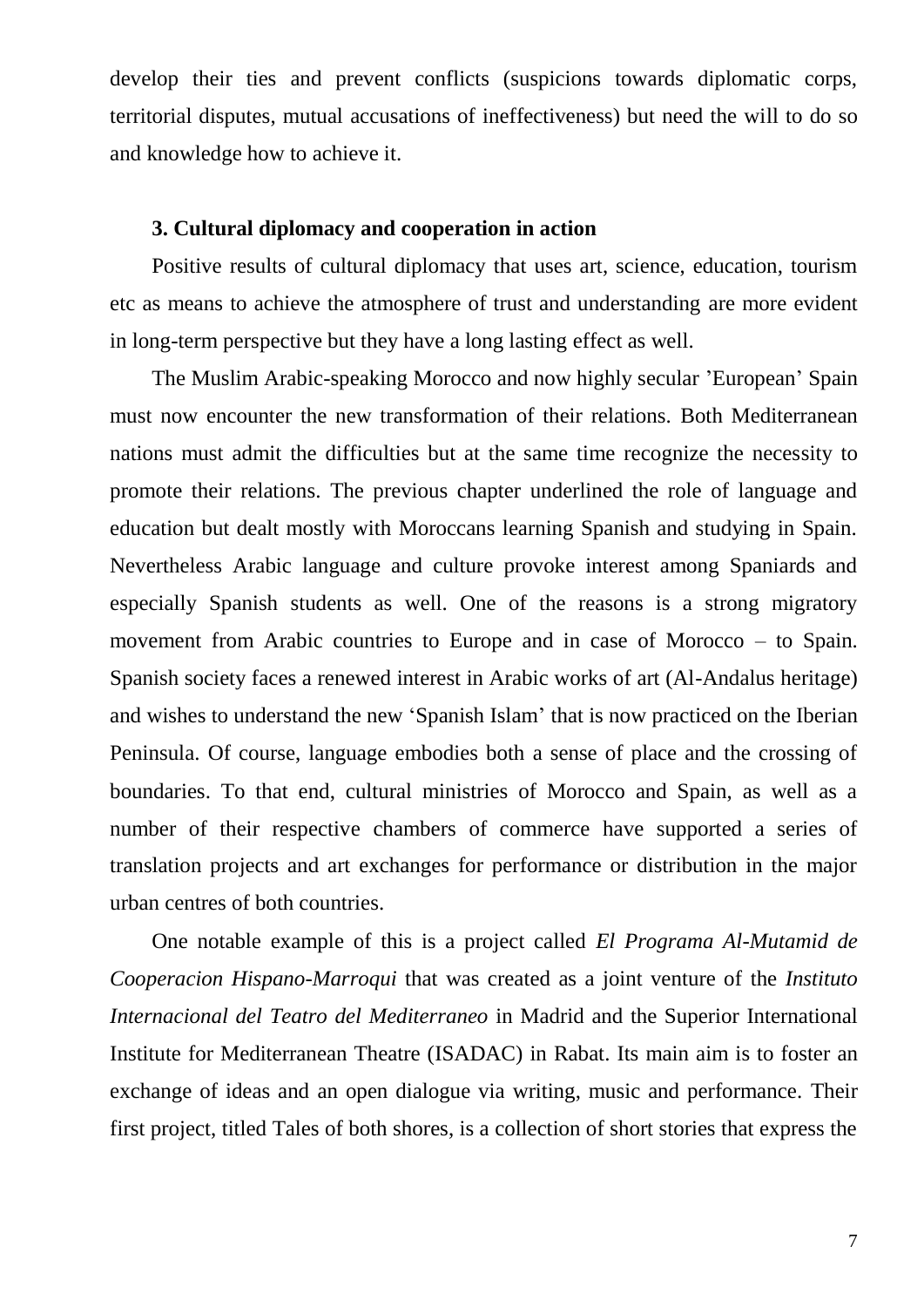contemporary relationship between Morocco and Spain<sup>7</sup>. Artistic legacies are taken to promote better understanding of the intricacies of the present.

Therefore the arts as well as notions of bilingualism and translation, seek to foster a platform upon which Spain and Morocco stand as partners in cultural production and the vigor with which the arts are approached reflects a desire to explore the transitive and often challenging nature of movement across borders.

Another example of successful cooperation in the cultural sphere is the activity of the Cervantes Institute in Morocco. The majority of the Spanish language courses in Morocco are organized under its auspices and the materials are provided on its costs.

The relationship between Spain and Morocco through higher education is supposed to be significantly better than the political. The Abdelmalek Es-Saadi University in Morocco possesses dozens of agreements signed by this university and many Spanish partner universities including those of Cadiz, Seville, Malaga, Alicante and Malaga. The cooperation includes launching of common scientific projects, students exchange and support of professors in their research work.

These several examples mentioned in the third chapter provide us with the facts that efforts of cultural diplomacy (such as cooperation between writers, universities, establishment of language courses) tend to be more successful than efforts of official diplomacy.

#### **Conclusion**

<u>.</u>

Despite the geographical proximity that binds Morocco and Spain together and the need of cooperation that comes from their economic and political ties, the strained relations between two nations cannot be denied. Their frontier is the first in the world for the difference in human development, their religions have been bitter enemies throughout centuries, their history is composed of permanent struggle and grievances – nevertheless they share common Mediterranean peculiarities in culture and way of

<sup>&</sup>lt;sup>7</sup> Dotson-Renta Lara N. Translating identities: writing Morocco and Spain, The Journal of North African Studies, Vol. 13, № 4, December 2008, p. 431.